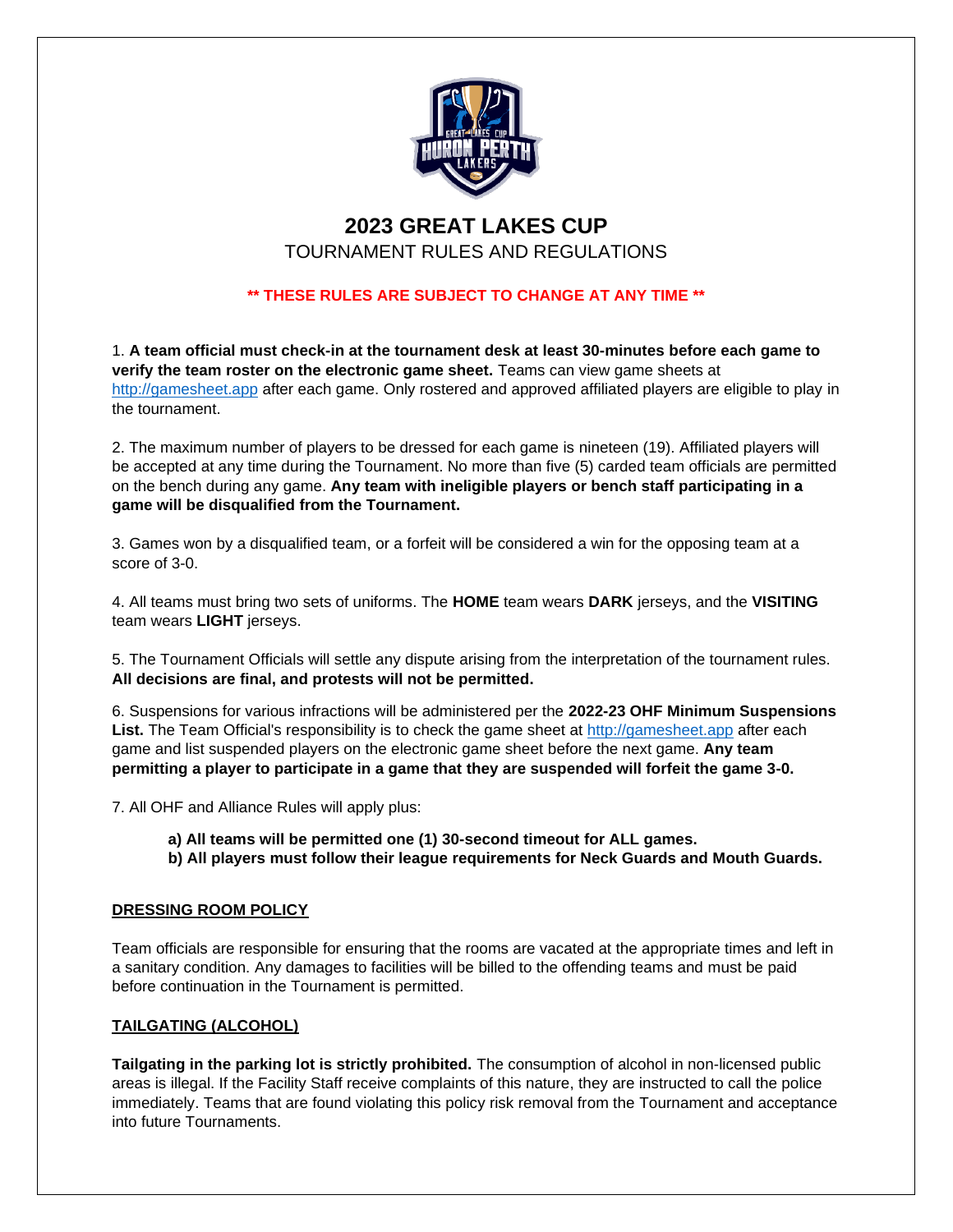# **GAME TIMES AND PROCEDURES**

1. Before the Tournament, each team must submit an approved roster and travel permit. All bench staff must review and sign the electronic game sheets before each game. Please check that all players are correctly listed, and suspensions are properly documented.

2. All games will start on a fresh sheet of ice. **Period lengths will be 10-15-15 stop-time.** The U14 (2009) division will receive a flood after the conclusion of the 2nd period. The Tournament Committee reserves the right to eliminate the flood between periods due to time constraints or delays.

3. A 3-minute warmup will be permitted before the start of each game. **Teams are required to bring their own pucks, water bottles, and medical supplies.**

4. **The time clock will switch to straight time during the 3rd period when the goal differential is five (5) or more**. All penalties called while the mercy rule is in effect will be time and a half. A penalty cannot be completed during a stoppage of play. The player may not leave the penalty box until the puck is dropped. **The clock will continue with straight time until the goal differential is reduced to 3 or less.**

5. **There will be no curfew for games**, but the Tournament reserves the right to curfew games prior to their commencement due to circumstances beyond our control.

# **TOURNAMENT HEADQUARTERS**

The Schedule and Standings will be posted on the Huron-Perth Lakers website. They will also be posted outside Tournament Headquarters at the following location:

# **Stratford Rotary Complex, 353 McCarthy Road, Stratford**

# **ROUND ROBIN AND PLAYOFF FORMAT**

### **U12 AAA (2011)**

1. Teams will play 4 Round Robin games. The **Huron** division will play all the teams in the **Ontario** division. The **Erie** division will play all the teams in the **Superior** division.

2. Teams will be awarded 2 points for a win, 1 point for a tie, and 0 points for a loss in Round Robin play.

3. The Top 2 teams from each division after Round Robin play will advance to the Quarter Final.

4. The remaining eight (8) teams will be seeded in the **Quarter Final** as follows:

```
1
st Huron vs 2nd Superior
1
st Ontario vs 2nd Erie
1
st Erie vs 2nd Ontario
1
st Superior vs 2nd Huron
```
5. The remaining four (4) teams will be re-seeded after the Quarter Final based on ALL games played.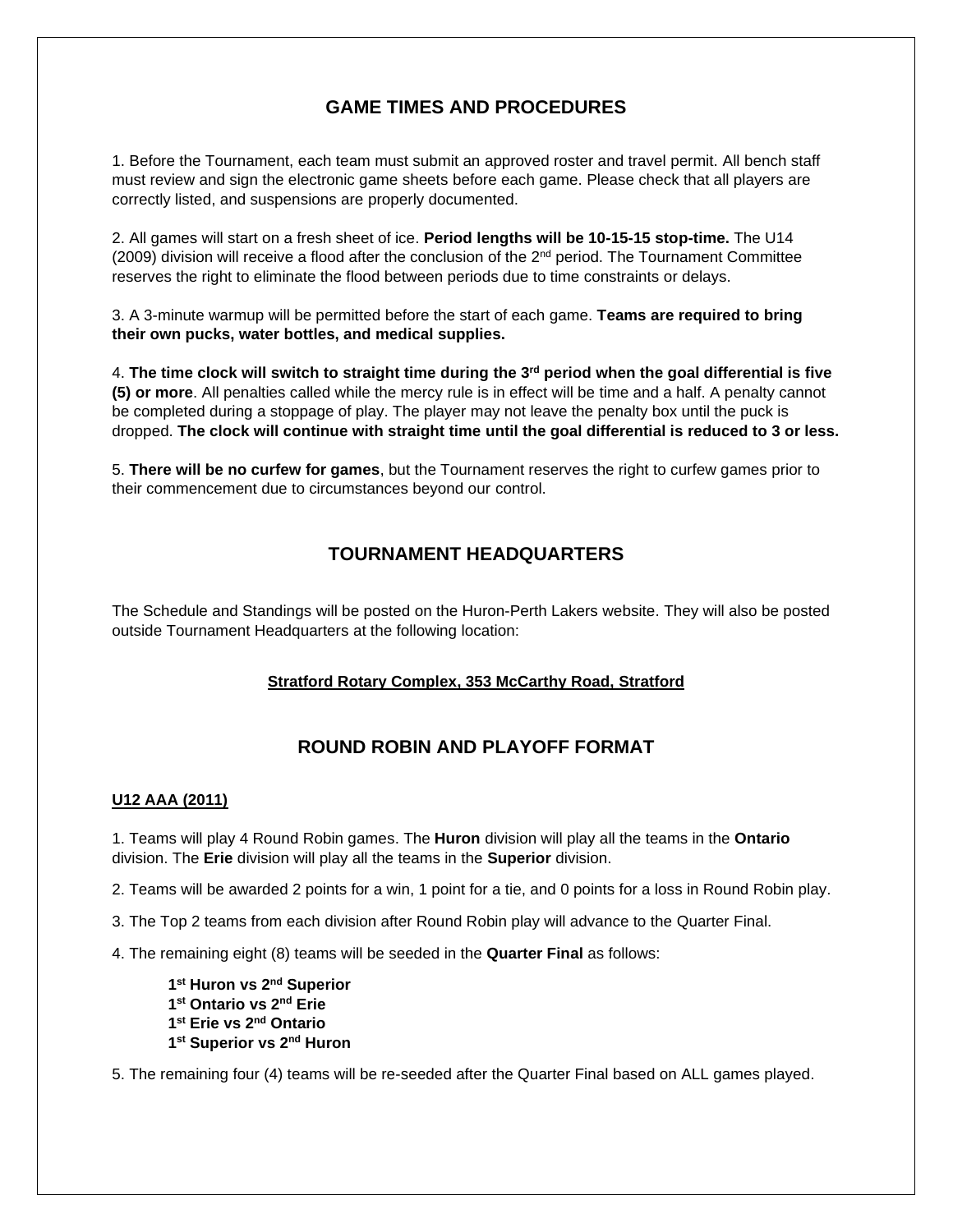### **U14 AAA (2009)**

1. Teams will play 4 Round Robin games. The **Huron** division will play all the teams in the **Ontario** division. The **Erie** division will play all the teams in the **Superior** division.

2. Teams will be awarded 2 points for a win, 1 point for a tie, and 0 points for a loss in Round Robin play.

3. The Top 2 teams from each division after Round Robin play will advance to the Quarter Final.

4. The remaining eight (8) teams will be seeded in the **Quarter Final** as follows:

 **st Huron vs 2nd Superior st Ontario vs 2nd Erie st Erie vs 2nd Ontario st Superior vs 2nd Huron**

5. The remaining four (4) teams will be re-seeded after the Quarter Final based on ALL games played.

#### **SEMI-FINAL SEEDING**

The remaining four (4) teams will be seeded 1-4 based on overall points in ALL games played. The highest seed will play the lowest as follows; **1 vs 4 & 2 vs 3.**

#### **TIE-BREAKING FORMULA**

Tiebreakers will be determined as follows:

- 1. The team with the most wins
- 2. Goal Differential: GF / GF+GA. (The max goal differential per game shall be no greater than 7)
- 3. Least Goals Against
- 4. Most Goals Scored
- 5. Least Penalty Minutes
- 6. Coin Toss

The highest seed will be designated as the **HOME** team in the QF, SF, and Championship games.

**In the case of any disputes, the decision of the Tournament Committee will be final.**

#### **OVERTIME (ELIMINATION GAMES)**

1. In Elimination Games, at the end of regulation time, where the game is tied, a 5-minute 3 on 3 sudden death overtime period will be played. A 10-minute 3 on 3 sudden death overtime period will be played in the Championship Game.

2. If teams are still tied after the overtime period, a three (3) player shootout will occur. Each team will select three (3) different shooters, to shoot on the opposing goalie. The home team will shoot first, followed by the visiting team, until all three shooters from both teams have had a turn.

3. If still tied after 3 shooters, a sudden victory shootout will occur. The home team will shoot first, followed by the visiting team, until one team has scored, and the other has not.

4. A player may not shoot twice unless all players have taken a shot.